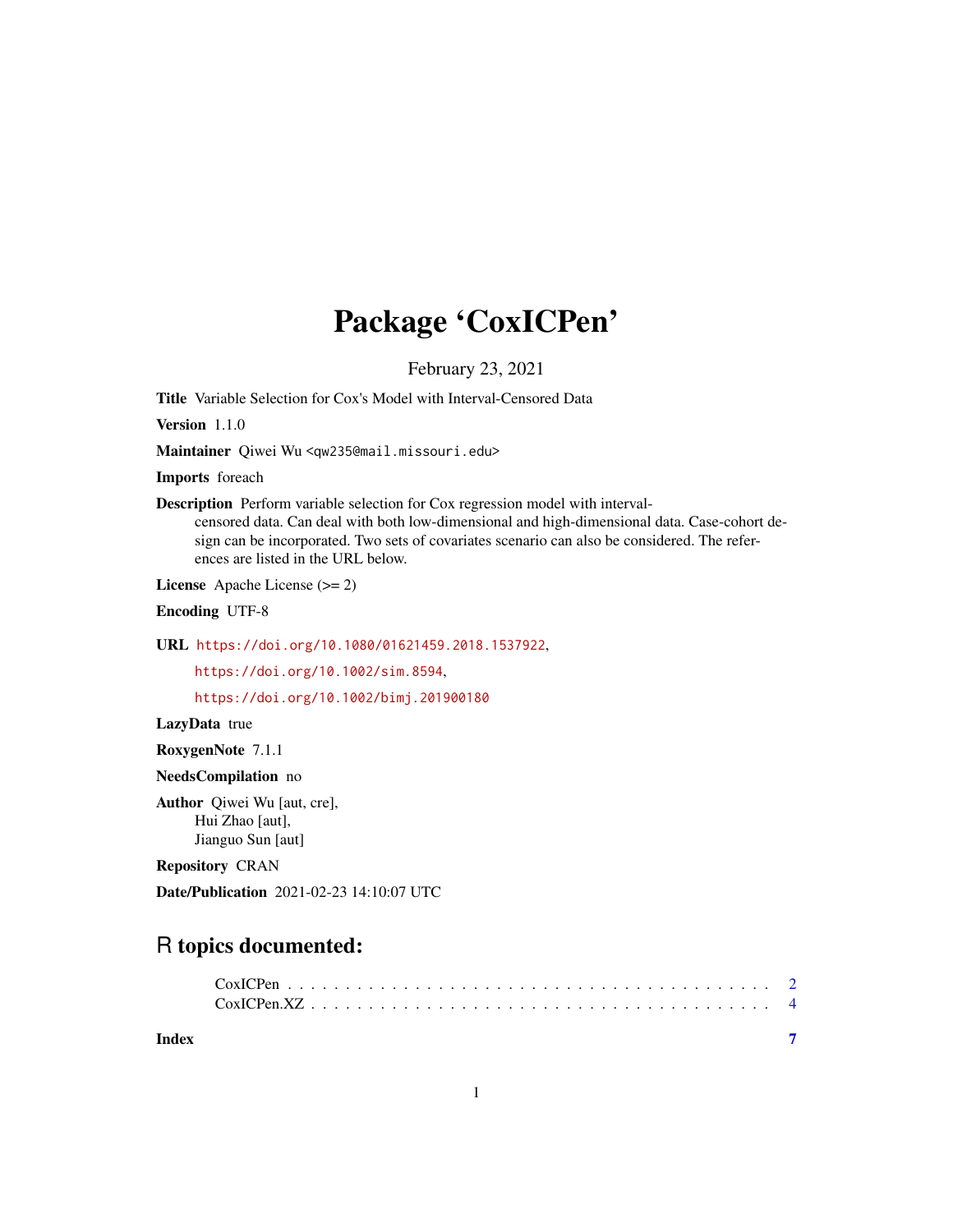#### <span id="page-1-0"></span>Description

Perform variable selection for Cox regression model with interval-censored data by using the methods proposed in Zhao et al. (2020a), Wu et al. (2020) and Zhao et al. (2020b). Can deal with both low-dimensional and high-dimensional data.

#### Usage

```
CoxICPen(LR = LR,
         x = x,
         lamb = log(nrow(x))/2-2,
         beta.initial = rep(\emptyset, ncol(x)),
         pen = "BAR",
         nfold = 5,
         BernD = 3,
         subj.wt = rep(1,nrow(x)))
```
#### Arguments

| <b>LR</b>    | An n by 2 matrix that contains interval-censored failure times (L, R). Please set<br>time point R to "Inf" if a subject is right-censored.                                                                               |
|--------------|--------------------------------------------------------------------------------------------------------------------------------------------------------------------------------------------------------------------------|
| $\mathsf{x}$ | An n by p covariate matrix.                                                                                                                                                                                              |
| lamb         | The value of the tuning parameter of the penalty term. Can either be a single<br>value or a vector. Cross-validation will be employed to select the optimal lambda<br>if a vector is provided. Default is $log(n)/2-2$ . |
| beta.initial | The initial values for the regression coefficients in the Cox's model. Default is<br>0.                                                                                                                                  |
| pen          | The penalty function. Choices include "RIDGE", "BAR", "LASSO", "ALASSO",<br>"SCAD", "MCP", "SICA", "SELO". Default is "BAR".                                                                                             |
| nfold        | Number of folds for cross-validation. Will be ignored if a single lambda value<br>is provided. Default is 5.                                                                                                             |
| BernD        | The degree of Bernstein polynomials. Default is 3.                                                                                                                                                                       |
| subj.wt      | Weight for each subject in the likelihood function. Can be used to incorporate<br>case-cohort design. Default is 1 for each subject.                                                                                     |

#### Value

beta: Penalized estimates of the regression coefficients in the Cox's model.

phi: Estimates of the coefficients in Bernstein Polynomials.

logL: Log likelihood function based on current parameter estimates and lambda value.

Lamb0: Estimate of the cumulative baseline hazard function at each observation time point.

cv.out: Cross-validation outcome for each lambda. Will be NULL if cross-validation is not performed.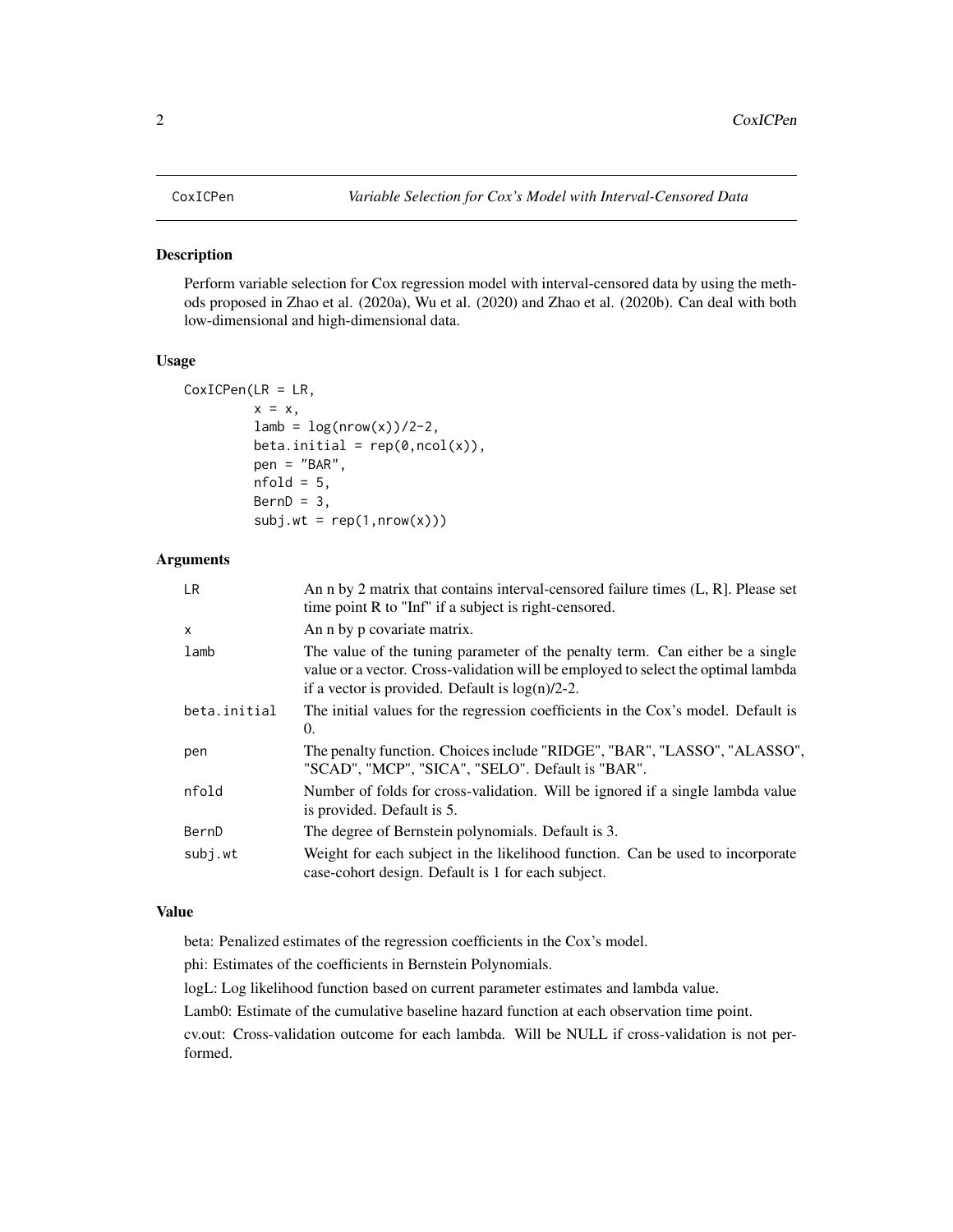#### CoxICPen 3

#### References

Zhao, H., Wu, Q., Li, G., Sun, J. (2020a). Simultaneous Estimation and Variable Selection for Interval-Censored Data with Broken Adaptive Ridge Regression. Journal of the American Statistical Association. 115(529):204-216.

Wu, Q., Zhao, H., Zhu, L., Sun, J. (2020). Variable Selection for High-dimensional Partly Linear Additive Cox Model with Application to Alzheimer's disease. Statistics in Medicines.39(23):3120- 3134.

Zhao, H., Wu, Q., Gilbert, P. B., Chen, Y. Q., Sun, J. (2020b). A Regularized Estimation Approach for Case-cohort Periodic Follow-up Studies with An Application to HIV Vaccine Trials. Biometrical Journal. 62(5):1176-1191.

#### Examples

```
# Generate an example data
require(foreach)
n <- 300 # Sample size
p <- 20 # Number of covariates
bet0 \leq c(1, -1, 1, -1, rep(0,p-4)) # True values of regression coefficients
set.seed(1)
x.example <- matrix(rnorm(n*p, \emptyset, 1),n,p) # Generate covariates matrix
T.example \leq c()
for (i \text{ in } 1:n)T.example[i] <- rexp(1,exp(x.example%*%bet0)[i]) # Generate true failure times
}
timep \leq - seq(0, 3, 10)LR.example \leq -c()for (i in 1:n){
  obsT < -\text{time}rbinom(10,1,0.5)
 if (max(obsT) < T.example[i]) {LR.example <- rbind(LR.example,c(max(obsT), Inf))} else {
  LR.example <- rbind(LR.example,c(max(obsT[obsT<T.example[i]]), min(obsT[obsT>=T.example[i]])))
  }
} # Generate interval-censored failure times
# Fit Cox's model with penalized estimation
model1 <- CoxICPen(LR = LR.example, x = x.example, lamb = 100, pen = "RIDGE")
beta.initial <- model1$beta
model2 <- CoxICPen(LR = LR.example, x = x.example, beta.initial = beta.initial, pen = "BAR")
model2$beta
#model3 <- CoxICPen(LR = LR.example, x = x.example, lamb = seq(0.1,1,0.1),
# beta.initial = beta.initial, pen = "SELO")
```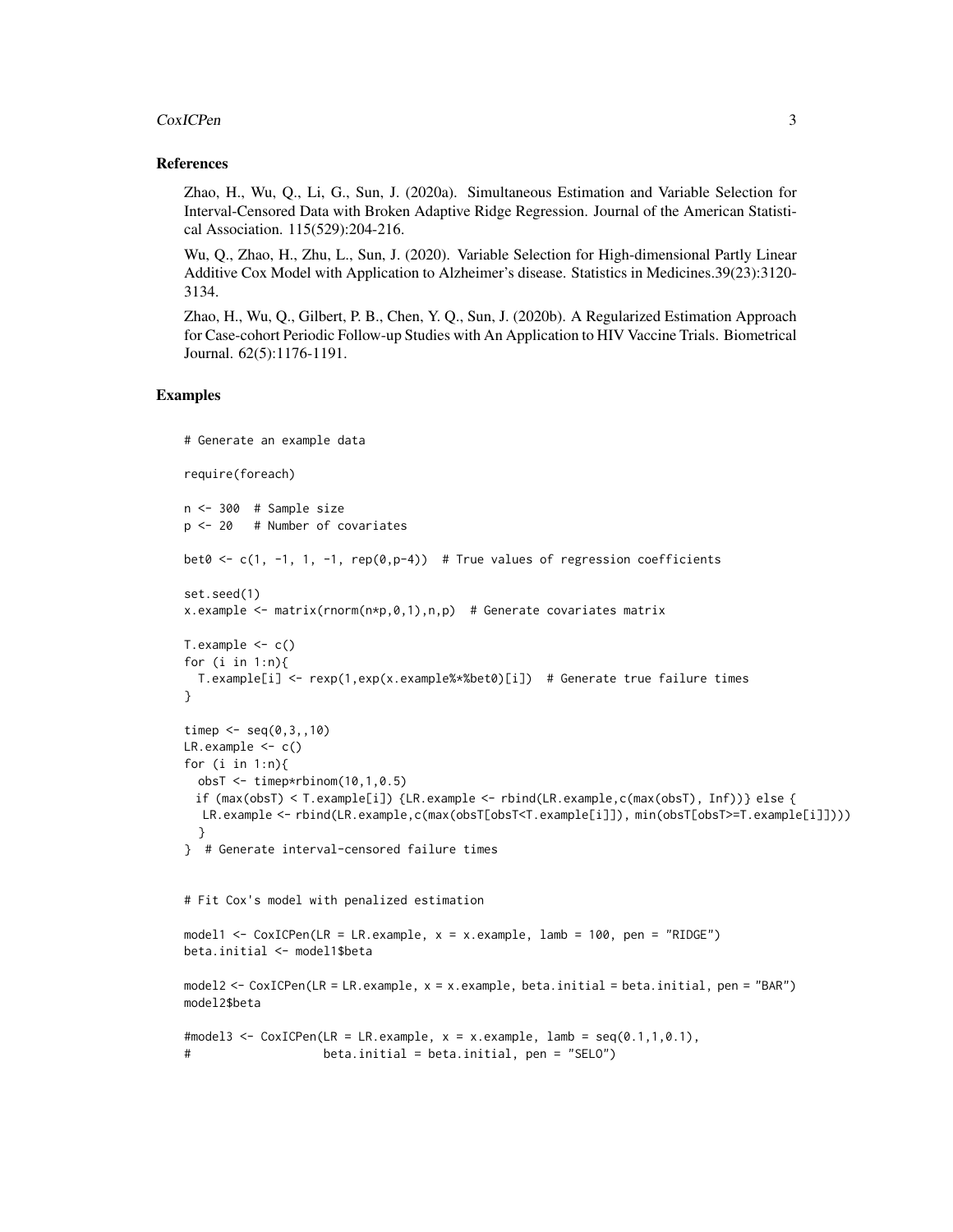<span id="page-3-0"></span>#model3\$beta

#### CoxICPen.XZ *CoxICPen with two sets of covariates*

#### Description

Perform variable selection for Cox regression model with two sets of covariates by using the method in Wu et al. (2020). Variable selection is performed on the possibly high-dimensional covariates x with linear effects. Covariates z with possibly nonlinear effects are always kept in the model.

#### Usage

```
CoxICPen.XZ(LR = LR,
           x = x,
            z = z,
            lamb = log(nrow(x))/2-2,beta.inicial = rep(0, ncol(x)),pen = "BAR",
            nfold = 5,
            BernD = 3,
            subj.wt = rep(1,nrow(x)))
```
#### Arguments

| LR.          | An n by 2 matrix that contains interval-censored failure times $(L, R)$ . Please set<br>time point R to "Inf" if a subject is right-censored.                                                                            |
|--------------|--------------------------------------------------------------------------------------------------------------------------------------------------------------------------------------------------------------------------|
| $\mathsf{x}$ | An n by p covariate matrix. Variable selection will be performed on x. Linear<br>covariates effects are assumed. Both $p>n$ and $p are allowed.$                                                                         |
| z            | An n by q covariate matrix. Variable selection will NOT be performed on z.<br>Non-linear covariates effects are assumed. Only q <n allowed.<="" is="" td=""></n>                                                         |
| lamb         | The value of the tuning parameter of the penalty term. Can either be a single<br>value or a vector. Cross-validation will be employed to select the optimal lambda<br>if a vector is provided. Default is $log(n)/2-2$ . |
| beta.initial | The initial values for the regression coefficients in the Cox's model. Default is<br>0.                                                                                                                                  |
| pen          | The penalty function. Choices include "RIDGE", "BAR", "LASSO", "ALASSO",<br>"SCAD", "MCP", "SICA", "SELO". Default is "BAR".                                                                                             |
| nfold        | Number of folds for cross-validation. Will be ignored if a single lambda value<br>is provided. Default is 5.                                                                                                             |
| BernD        | The degree of Bernstein polynomials for both cumulative baseline hazard and<br>covariate effects of z. Default is 3.                                                                                                     |
| subj.wt      | Weight for each subject in the likelihood function. Can be used to incorporate<br>case-cohort design. Default is 1 for each subject.                                                                                     |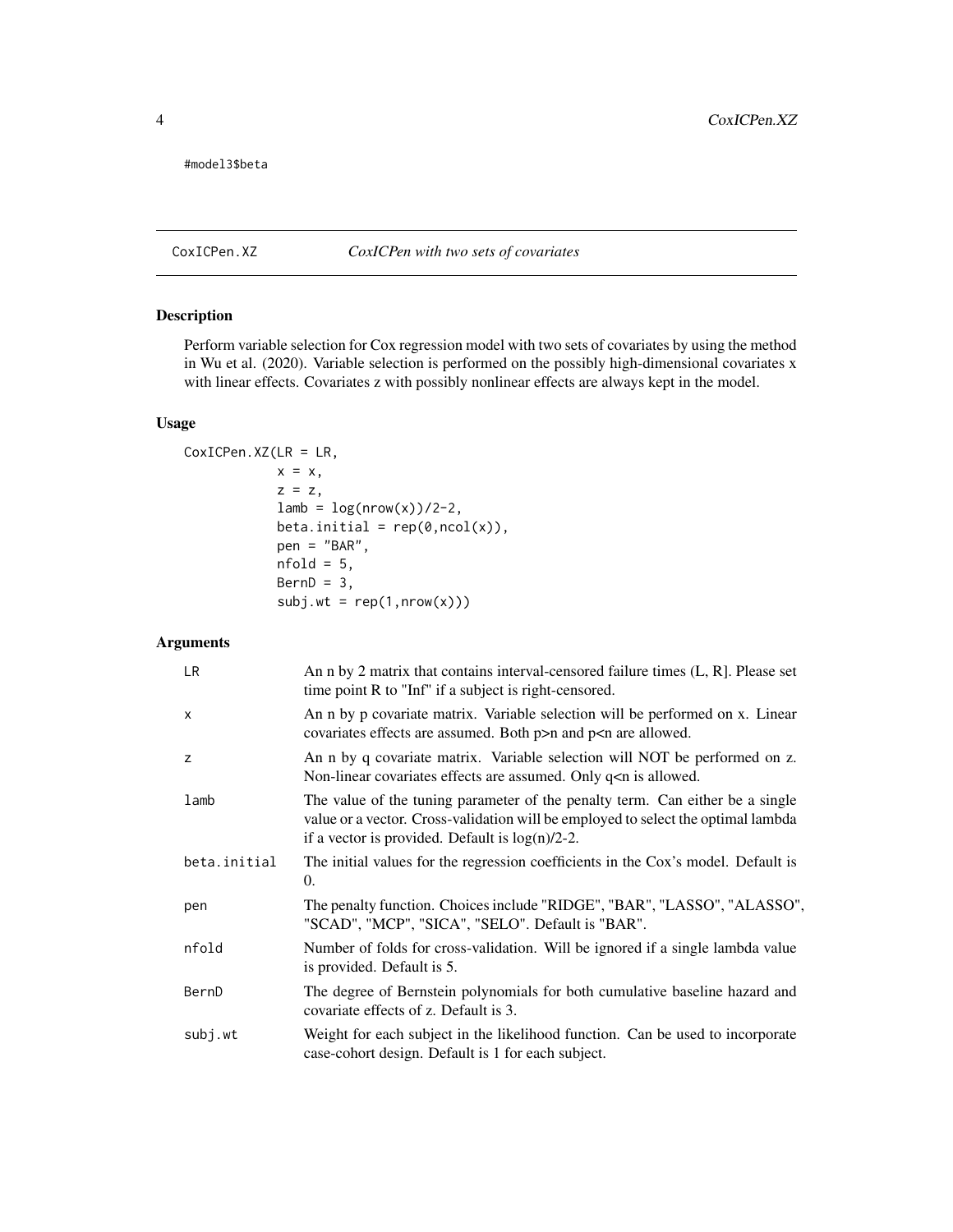#### Value

beta: Penalized estimates of the regression coefficients in the Cox's model.

phi: Estimates of the coefficients in Bernstein Polynomials.

logL: Log likelihood function based on current parameter estimates and lambda value.

Lamb0: Estimate of the cumulative baseline hazard function at each observation time point.

cv.out: Cross-validation outcome for each lambda. Will be NULL if cross-validation is not performed.

f.est.all: A matrix that contains the values of covariates z and the corresponding estimated effects.

#### References

Wu, Q., Zhao, H., Zhu, L., Sun, J. (2020). Variable Selection for High-dimensional Partly Linear Additive Cox Model with Application to Alzheimer's disease. Statistics in Medicines.39(23):3120- 3134.

#### Examples

```
# Generate an example data
require(foreach)
n <- 300 # Sample size
p <- 20 # Number of covariates
bet0 <- c(1, -1, 1, -1, rep(0,p-4)) # True values of regression coefficients
f1 <- function(z) sin(2*pi*z) # True effects of z1
f2 <- function(z) cos(2*pi*z) # True effects of z2
set.seed(1)
x.example \leq matrix(rnorm(n*p,0,1),n,p) # Generate x covariates matrix
z.example \leq cbind(runif(n,0,1),runif(n,0,1)) # Generate z covariates matrix
T.example \leq c()
for (i \text{ in } 1:n)T.example[i] <- rexp(1,exp(x.example%*%bet0+
    f1(z.example[,1])+f2(z.example[,2]))[i]) # Generate true failure times
}
timep \leq - seq(0,3,,10)
LR.example \leq c()
for (i in 1:n){
  obsT \leq t imep*rbinom(10,1,0.5)
 if (max(obsT) < T.example[i]) {LR.example <- rbind(LR.example,c(max(obsT), Inf))} else {
  LR.example <- rbind(LR.example,c(max(obsT[obsT<T.example[i]]), min(obsT[obsT>=T.example[i]])))
  }
} # Generate interval-censored failure times
```
# Fit Cox's model with penalized estimation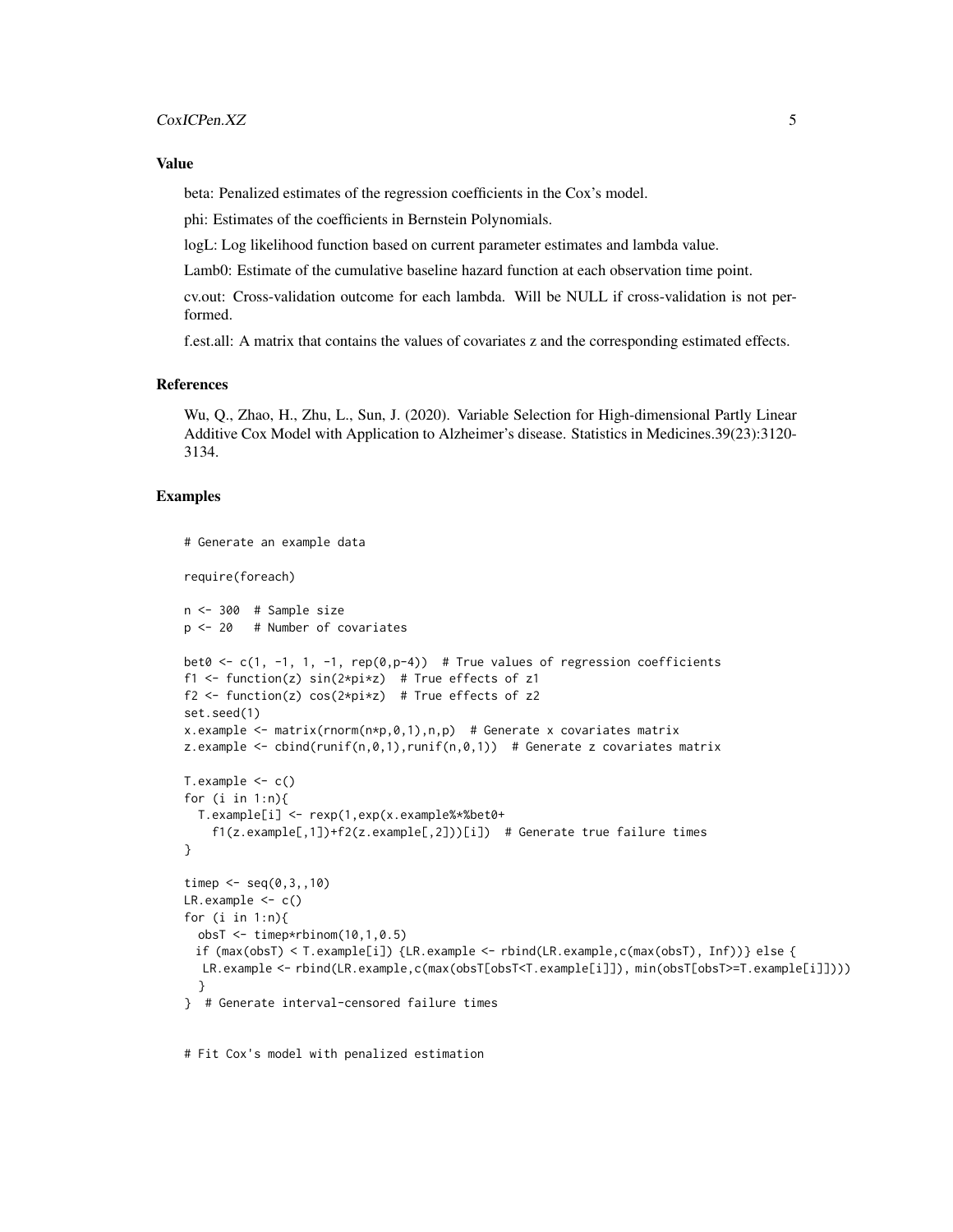```
model1 <- CoxICPen.XZ(LR = LR.example, x = x.example, z = z.example, lamb = 100, pen = "RIDGE")
beta.initial <- model1$beta
model2 <- CoxICPen.XZ(LR = LR.example, x = x.example, z = z.example,
                     beta.initial = beta.initial, pen = "BAR")
model2$beta
# Plots of covariate effects of z
par(mfrow=c(1,2))
plot(model2$f.est.all$z1, model2$f.est.all$f1, type="l", ylim=c(-1,2),
     xlab="z1", ylab="f1")
lines(model2$f.est.all$z1, f1(model2$f.est.all$z1), col="blue")
legend("topright", col=c("black","blue"), lty=rep(1,2), c("Estimate", "True"))
plot(model2$f.est.all$z2, model2$f.est.all$f2, type="l", ylim=c(-1,2),
     xlab="z2", ylab="f2")
lines(model2$f.est.all$z2, f2(model2$f.est.all$z2), col="blue")
legend("topright", col=c("black","blue"), lty=rep(1,2), c("Estimate", "True"))
```